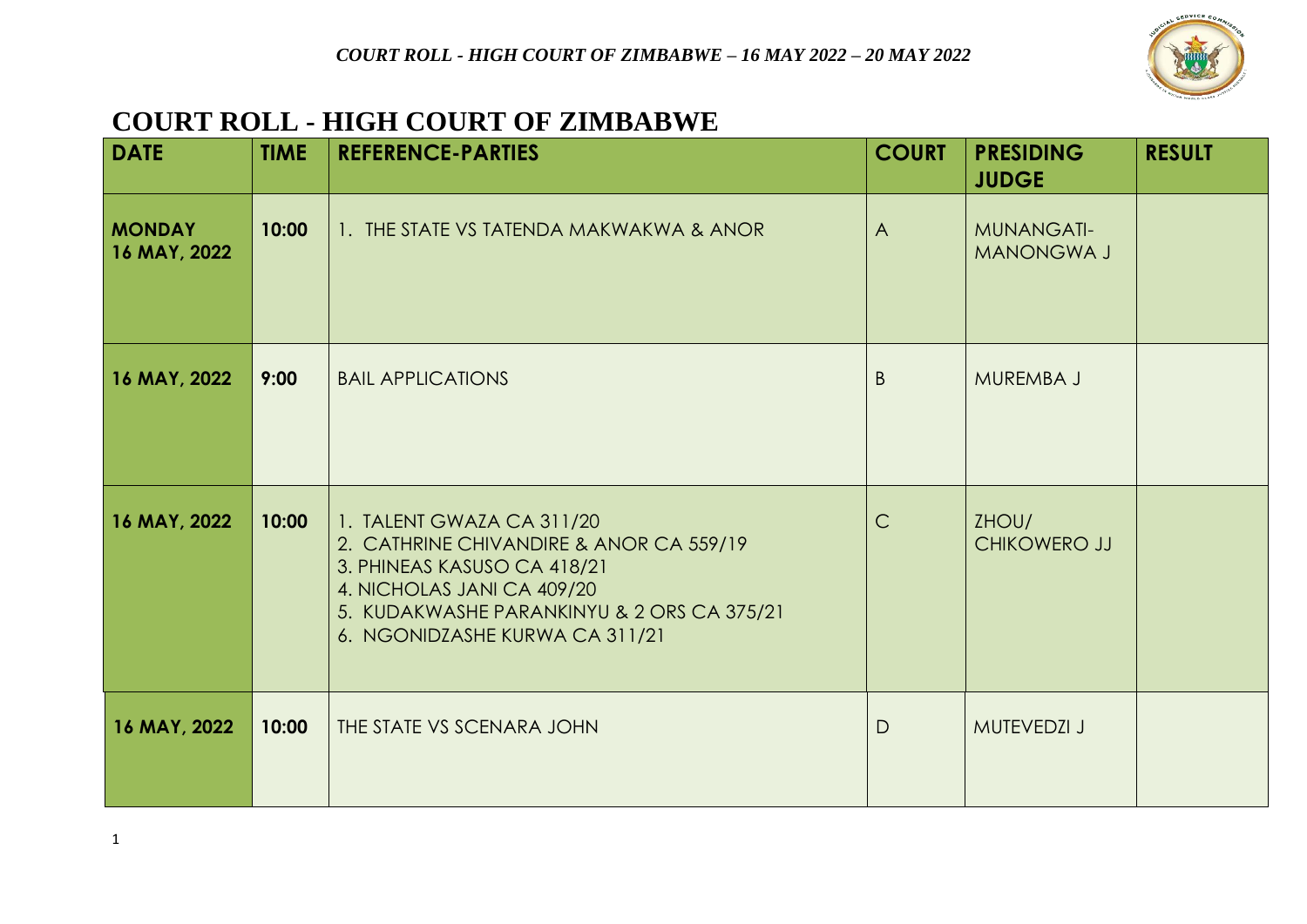

| <b>DATE</b>            | <b>TIME</b> | <b>REFERENCE-PARTIES</b>                                                                              | <b>COURT</b> | <b>PRESIDING</b><br><b>JUDGE</b> | <b>RESULT</b> |
|------------------------|-------------|-------------------------------------------------------------------------------------------------------|--------------|----------------------------------|---------------|
| <b>16 MAY,</b><br>2022 | 10:00       | 1. ABB (PVT) LTD VS CHARLOTTE S NDENDA & 5 ORS<br>2. DINAH GUKUTA VS CHARITY BOKA                     | E            | MANYANGADZE                      |               |
| <b>16 MAY,</b><br>2022 | 10:00       | 1. WILLIAM EDWARD COLLET VS MILLIAN SHAIBHI & ANOR<br>HC 9353/19                                      | l F.         | <b>BACHI-MZAWAZI</b>             |               |
| 16 MAY, 2022           | 10:00       | 1. VALERIE CHIBAYA VS MINISTER OF HEALTH & CHILD<br>CARE N O HC 7296/20                               |              | <b>KATIYO J</b>                  |               |
| 16 MAY, 2022           | 10:00       | 1. THE STATE VS ANYWAY PONDO & ANOR                                                                   |              | <b>MUNGWARI J</b>                |               |
| 16 MAY, 2022           | 10:00       | 1. RIOZIM VS MARANATHA HOLDINGS HC 5793/19<br>2. FREDA REBECCA GOLD MINE VS CANAAN JACK HC<br>4828/20 | K            | <b>CHINAMORA J</b>               |               |
| 16 MAY, 2022           | 10:00       | 1. GEORGE RIVA & ANOR VS WILLOUGHBYS INVESTMENTS  <br>& 2 ORS HC 6151/19                              | $\mathsf{L}$ | <b>MUSITHU J</b>                 |               |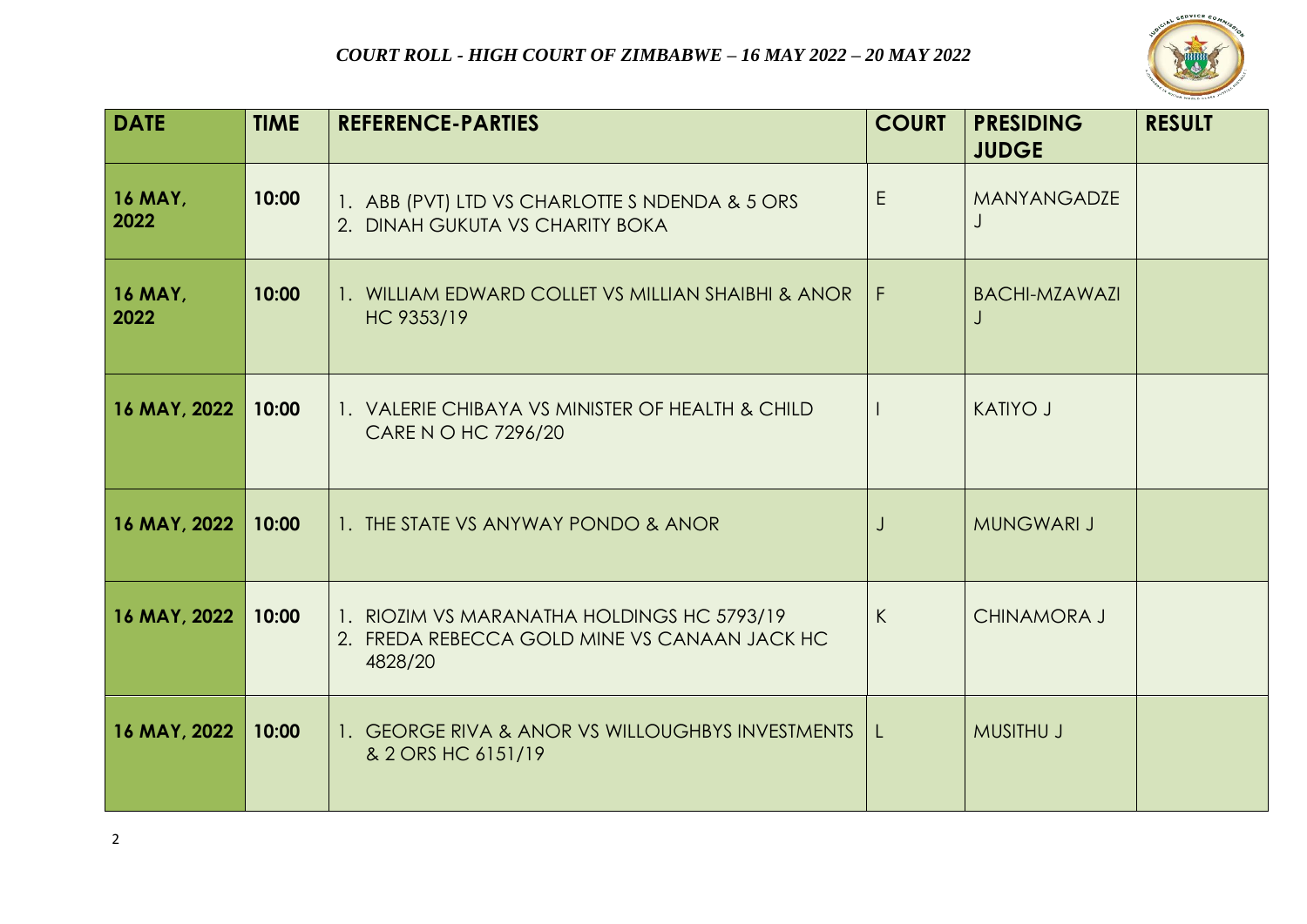

| <b>DATE</b>                    | <b>TIME</b> | <b>REFERENCE-PARTIES</b>                                                                                                                                                                  | <b>COURT</b> | <b>PRESIDING</b><br><b>JUDGE</b>                   | <b>RESULT</b> |
|--------------------------------|-------------|-------------------------------------------------------------------------------------------------------------------------------------------------------------------------------------------|--------------|----------------------------------------------------|---------------|
| 16 MAY, 2022                   | 10:00       | 1. FARO KATAMBARARE VS PATRICIA TAKATA HC 2851/18                                                                                                                                         | M            | <b>MAXWELL J</b>                                   |               |
| 16 MAY, 2022                   | 10:00       | 1. ENOCK MUZONDIWA CA 356/21<br>2. BRIAN KATSIDZIRA CA 390/21<br>3. PETER MUJURU CA 378/21<br>4. STEVEN NGIRISHI CA 01/22<br>5. JOSEPH ZHOU CA 394/20<br>6. SIMBARASHE MHEMBERE CA 258/21 | N            | FOROMA/<br><b>KWENDA JJ</b>                        |               |
| 16 MAY, 2022                   | 10:00       | 1. BRUNO ENTERPRISES (PVT) LTD VS TENKE FUNGURUME<br>MINING S A HC 2036/15                                                                                                                | $\circ$      | <b>TAGU J</b>                                      |               |
| 16 MAY, 2022                   | 10:00       | <b>ANTI-CORRUPTION MATTERS</b>                                                                                                                                                            | P            | CHIKOWERO/<br>KWENDA/<br><b>MANYANGADZE</b><br>JJJ |               |
| <b>TUESDAY</b><br>17 MAY, 2022 | 10:00       | 1. THE STATE VS TATENDA MUKWAKWA & ANOR                                                                                                                                                   | $\bigwedge$  | <b>MUNANGATI-</b><br><b>MANONGWA J</b>             |               |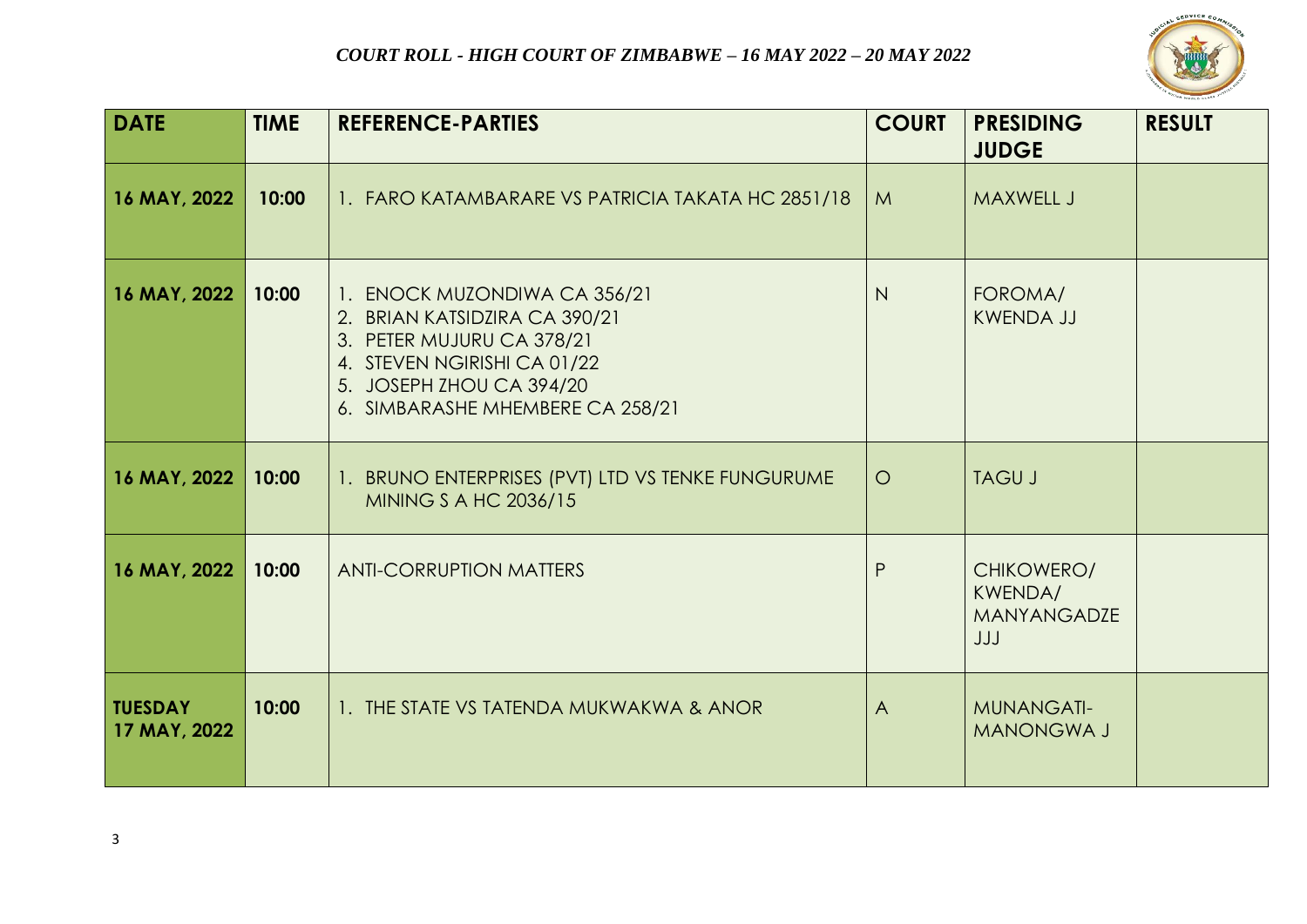

| <b>DATE</b>  | <b>TIME</b> | <b>REFERENCE-PARTIES</b>                                        | <b>COURT</b> | <b>PRESIDING</b><br><b>JUDGE</b> | <b>RESULT</b> |
|--------------|-------------|-----------------------------------------------------------------|--------------|----------------------------------|---------------|
| 17 MAY, 2022 | 9:00        | <b>BAIL APPLICATIONS</b>                                        | $\mathsf{B}$ | MUREMBA J                        |               |
| 17 MAY, 2022 | 10:00       | 1. SAMUEL MWATSIKESIMBE V D GWATIDZO HC 4849/19                 | $\mathsf{C}$ | <b>CHITAPI J</b>                 |               |
| 17 MAY, 2022 | 10:00       | 1. THE STATE VS SCENARA JOHN                                    | $\mathsf{D}$ | MUTEVEDZI J                      |               |
| 17 MAY, 2022 | 10:00       | 1. WILLIAM EDWARD COLLET VS MILIAN SHAIBHI & ANOR<br>HC 9353/19 | E            | <b>BACHI-MZAWAZI</b><br>J        |               |
| 17 MAY, 2022 |             | <b>FREE</b>                                                     | $\mathsf F$  |                                  |               |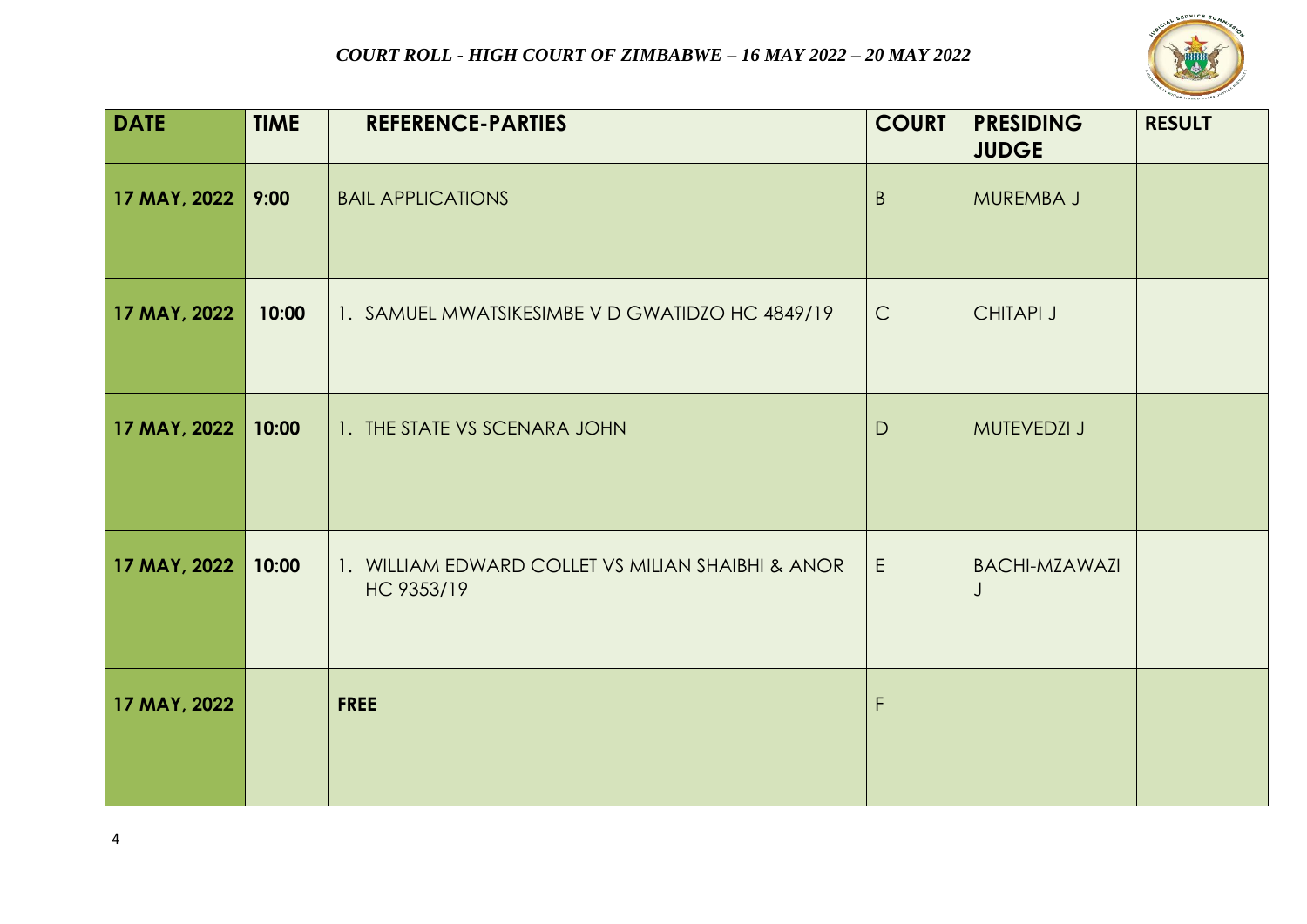

| <b>DATE</b>  | <b>TIME</b> | <b>REFERENCE-PARTIES</b>                                                                                                                                                   | <b>COURT</b> | <b>PRESIDING</b><br><b>JUDGE</b> | <b>RESULT</b> |
|--------------|-------------|----------------------------------------------------------------------------------------------------------------------------------------------------------------------------|--------------|----------------------------------|---------------|
| 17 MAY, 2022 | 10:00       | 1. VALERIE CHIBAYA VS MINISTER OF HEALTH & CHILD<br>CARE N O HC 7296/20                                                                                                    |              | <b>KATIYO J</b>                  |               |
| 17 MAY, 2022 | 10:00       | 1. THE STATE VS ANYWAY PONDO & ANOR                                                                                                                                        | J            | <b>MUNGWARI J</b>                |               |
| 17 MAY, 2022 | 10:00       | 1. MNACHROME (PRIVATE) LIMINTED VS KEHRAI<br><b>INVESTEMENTS</b>                                                                                                           | K            | <b>CHINAMORA J</b>               |               |
| 17 MAY, 2022 | 10:00       | 1. GEORGE RIVA & ANOR VS WILLOUGHBYS INVESTMNTS<br>& 2 ORS HC 6151/19                                                                                                      | L            | <b>MUSITHU J</b>                 |               |
| 17 MAY, 2022 | 10:00       | 1. WAR VETERANS PRESSURE GROUP & 11 ORS VS<br>MINISTER OF DEFENCE & WAR VETERANSA AFFIRS & 2<br>ORS HC 6977/20<br>2. CHARLES CHIGWAZIRA VS AUGUSTINE MUTAMBU HC<br>5624/21 | M            | DEME J                           |               |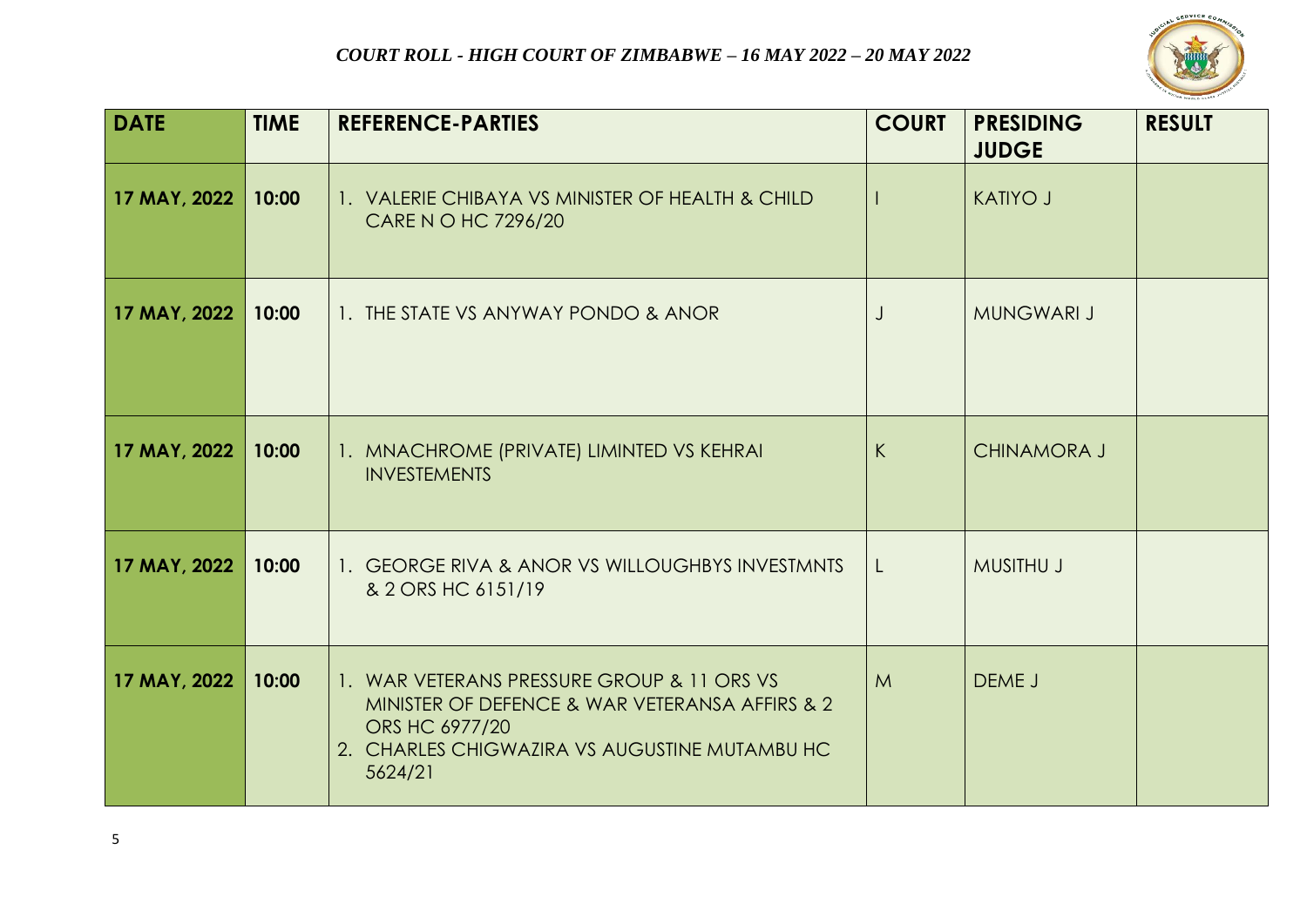

| <b>DATE</b>                      | <b>TIME</b> | <b>REFERENCE-PARTIES</b>                                                                                                                                                                                                                                                                                                                 | <b>COURT</b> | <b>PRESIDING</b><br><b>JUDGE</b>                   | <b>RESULT</b> |
|----------------------------------|-------------|------------------------------------------------------------------------------------------------------------------------------------------------------------------------------------------------------------------------------------------------------------------------------------------------------------------------------------------|--------------|----------------------------------------------------|---------------|
| 17 MAY, 2022                     | 10:00       | 1. FANWELL MUNYINAZVO VS KENNEDY MUSHAPAIDZE<br>CIV 'A' 10/22<br>2. CHAMUNORWA MUTAU VS RICHAMOND ZIZI CIV 'A'<br>01/22<br>3. CHARLES MUSHATI VS LETWIN MUZAMHINDO CIV 'A'<br>285/21<br>4. SHIRLEY MUKWAMAZI & ANOR VS BOTHWELL<br>HAMATICHADYA MATEREKE CIV 'A' 18/22<br>5. JERANYA ANTONYO & 24 ORS VS EUNA MAKAMURE<br>CIV 'A' 212/21 | N            | <b>TSANGA/</b><br><b>MAXWELL JJ</b>                |               |
| 17 MAY, 2022                     | 10:00       | 1. BRUNO ENTERPRISES (PVT) LTD VS TENKE FUNGURUME<br>MINING S A HC 2036/15                                                                                                                                                                                                                                                               | $\circ$      | <b>TAGU J</b>                                      |               |
| 17 MAY, 2022                     | 10:00       | <b>ANTI-CORRUPTION MATTERS</b>                                                                                                                                                                                                                                                                                                           | P            | CHIKOWERO/<br>KWENDA/<br><b>MANYANGADZE</b><br>JJJ |               |
| <b>WEDNESDAY</b><br>18 MAY, 2022 | 10:00       | 1. THE STATE VS TATENDA MAKWAKWA & ANOR                                                                                                                                                                                                                                                                                                  | $\bigwedge$  | <b>MUNANGATI-</b><br><b>MANONGWA J</b>             |               |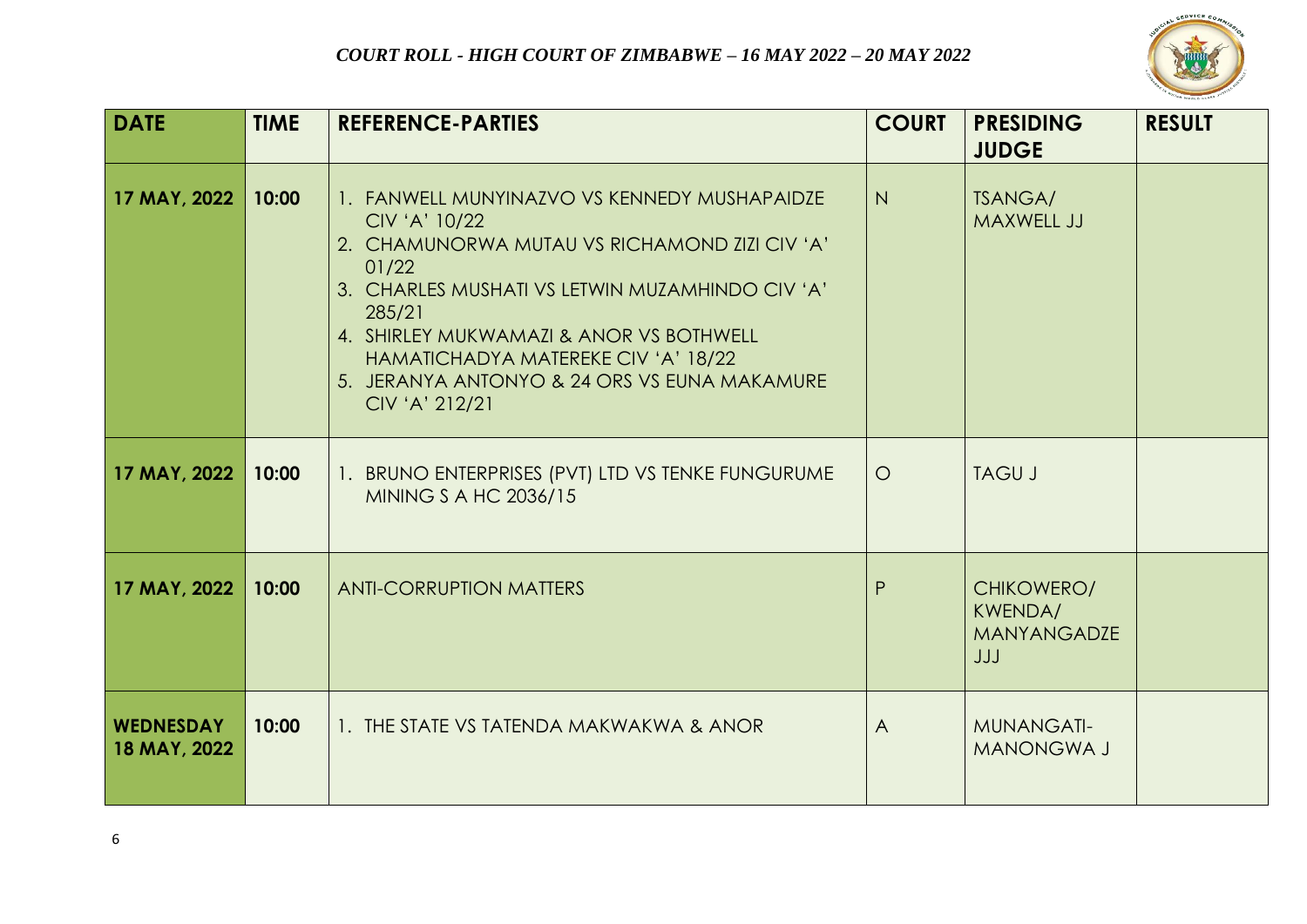

| <b>DATE</b>  | <b>TIME</b> | <b>REFERENCE-PARTIES</b>                                                                                                                                           | <b>COURT</b> | <b>PRESIDING</b><br><b>JUDGE</b> | <b>RESULT</b> |
|--------------|-------------|--------------------------------------------------------------------------------------------------------------------------------------------------------------------|--------------|----------------------------------|---------------|
| 18 MAY, 2022 | 9:00        | <b>BAIL APPLICATIONS</b>                                                                                                                                           | B.           | MUREMBA J                        |               |
| 18 MAY, 2022 | 10:00       | <b>UNOPPOSED ROLL</b>                                                                                                                                              | $\mathsf{C}$ | <b>MHURI J</b>                   |               |
| 18 MAY, 2022 | 10:00       | 1. THE STATE VS SCENARA JOHN<br>2. THE STATE VS COLLEN JAMU                                                                                                        | D            | <b>MUTEVEDZI J</b>               |               |
| 18 MAY, 2022 | 10:00       | 1. BARNABASD MITI VS KOKERAI H MAPWANYA & ANOR<br>2. L GONO ENTERPRISES (PVT) LTD VS FARISAYI NANDO<br>3. HERBERT MAROWA ANAEQUIP EARTHMOVERS & ANOR               | E            | <b>MANYANGADZEI</b>              |               |
| 18 MAY, 2022 | 10:00       | 1. NICHOLAS MUDZINGWA VS COMMISSIONER GENERAL<br>OF POLICE HC 1283/22<br>2. CHIWAMBERERWA P MAPFUMO & ANOR VS DIVYLAND<br>INVESTMENTS (PVT) LTD & 2 ORS HC 6891/21 | F            | <b>BACHI-MZAWAZI</b><br>J        |               |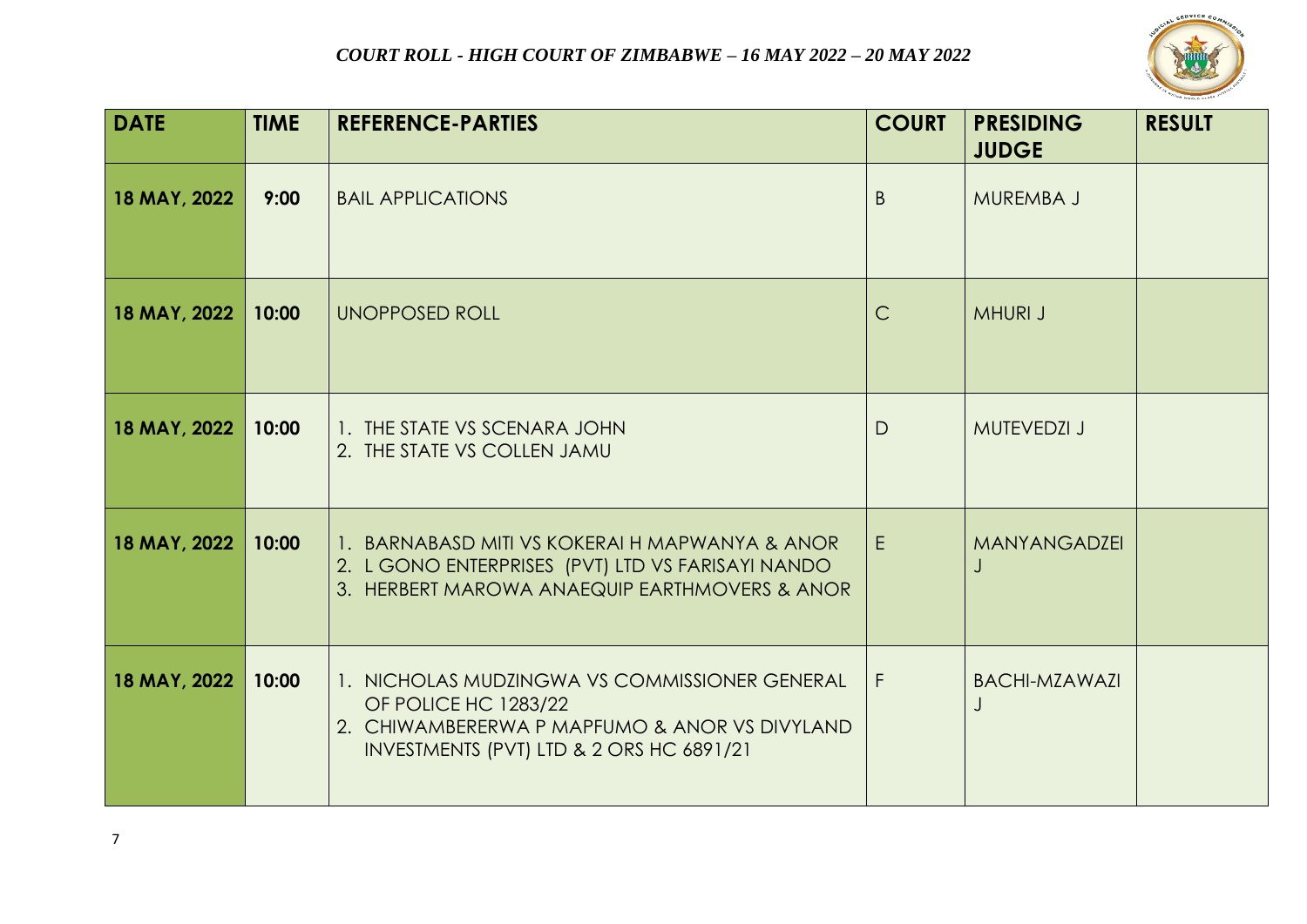

| <b>DATE</b>  | <b>TIME</b> | <b>REFERENCE-PARTIES</b>                                                                                                                                            | <b>COURT</b> | <b>PRESIDING</b><br><b>JUDGE</b> | <b>RESULT</b> |
|--------------|-------------|---------------------------------------------------------------------------------------------------------------------------------------------------------------------|--------------|----------------------------------|---------------|
| 18 MAY, 2022 | 10:00       | 1. VALERIE CHIBAYA VS MINISTER OF HEALTH & CHILD<br>CARE N O HC 7296/20                                                                                             |              | <b>KATIYO J</b>                  |               |
| 18 MAY, 2022 | 10:00       | 1. THE STATE VS ANYWAY DONDO & ANOR                                                                                                                                 | $\bigcup$    | <b>MUNGWARI J</b>                |               |
| 18 MAY, 2022 | 10:00       | 1. JOHN T MASHIRI VS BROADWAY INVESTMENTS<br>2. LEONARD CHIGODORA VS THE SURVEYOR GENERAL<br>HC 4437/20<br>3. ALOIS T NDAZIVA CHIMENI VS THE SHERIFF OF<br>ZIMBABWE | K            | <b>CHINAMORA J</b>               |               |
| 18 MAY, 2022 | 10:00       | 1. GEORGE RIVA & ANOR VS WILLONGHBYS INVESTMENTS<br>& 2 ORS HC 6151/19                                                                                              | $\mathsf{L}$ | <b>MUSITHU J</b>                 |               |
| 18 MAY, 2022 | 10:00       | 1. VIRIMAI MAKUZVA VS VIDA MACHERA HC 7775/19<br>2. TERENCE MAUCHIRAMBA VS EMMA MANDIRAMBA HC<br>2893/20<br>3. FAITH MASUNUNGURE VS TENDAI RUNENDE HC 1250/22       | M            | <b>MAXWELL J</b>                 |               |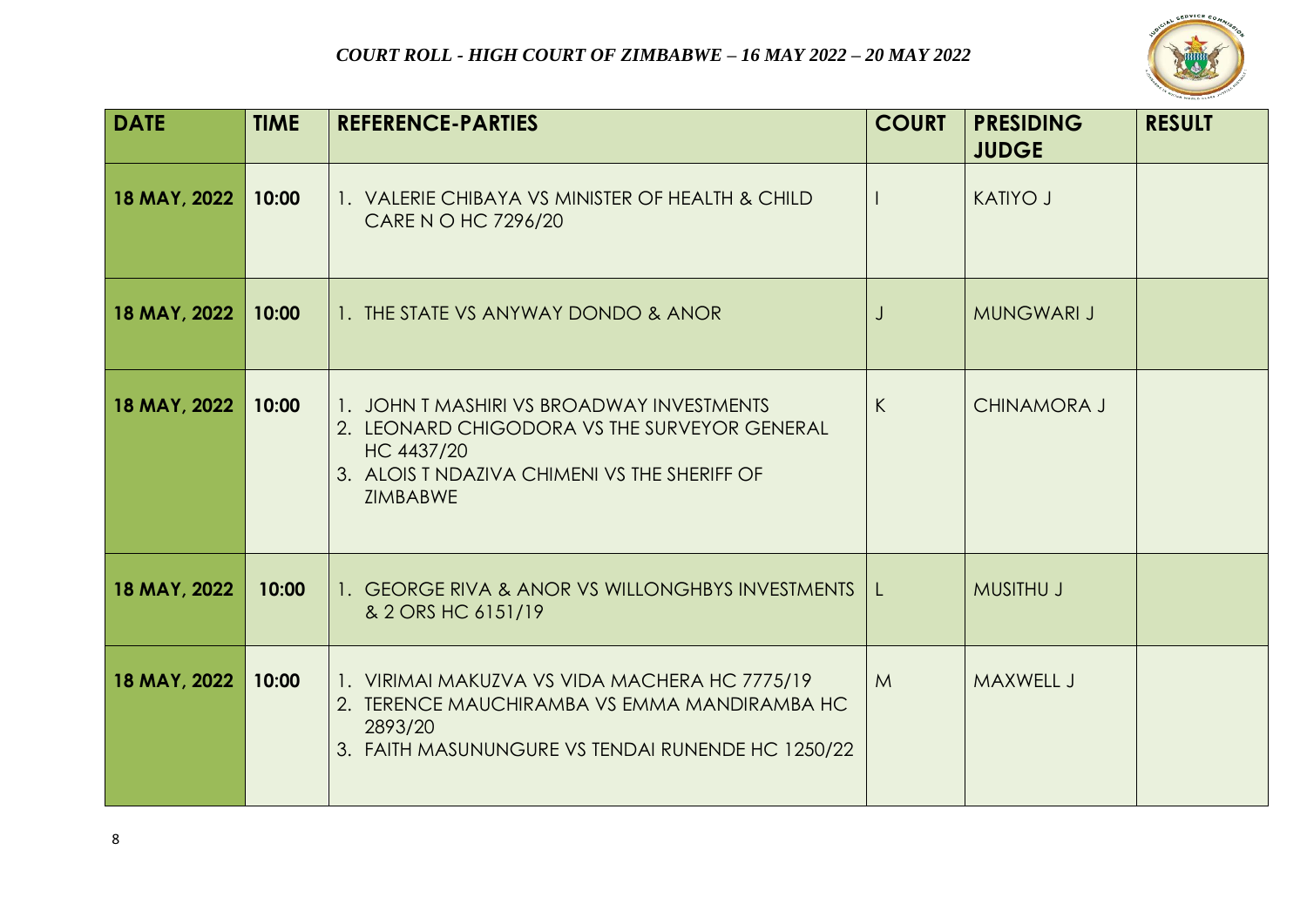

| <b>DATE</b>                     | <b>TIME</b> | <b>REFERENCE-PARTIES</b>                                                          | <b>COURT</b> | <b>PRESIDING</b><br><b>JUDGE</b>                          | <b>RESULT</b> |
|---------------------------------|-------------|-----------------------------------------------------------------------------------|--------------|-----------------------------------------------------------|---------------|
| 18 MAY, 2022                    | 10:00       | 1. SAMUEL MATSIKESIMBE VS D GWATIDZO HC 4849/19                                   | N            | <b>CHITAPI J</b>                                          |               |
| 18 MAY, 2022                    | 10:00       | 1. BRUNO ENTERPRISES (PVT) LTD VS TENKE FUNGURUME<br><b>MINING S A HC 2036/15</b> | $\circ$      | <b>TAGU J</b>                                             |               |
| 18 MAY, 2022                    | 10:00       | <b>ANTI-CORRUPTION MATTERS</b>                                                    | P            | CHIKOWERO/<br><b>KWENDA/</b><br><b>MANYANGADZE</b><br>JJJ |               |
| <b>THURSDAY</b><br>19 MAY, 2022 | 10:00       | 1. THE STATE VS RATIDZAI CHAWURA                                                  | $\bigwedge$  | <b>MUNANGATI-</b><br><b>MANONGWA J</b>                    |               |
| 19 MAY, 2022                    | 9:00        | <b>BAIL APPLICATIONS</b>                                                          | B            | <b>MUREMBA J</b>                                          |               |
| 19 MAY, 2022                    | 10:00       | <b>UNOPPOSED ROLL</b>                                                             | $\mathsf{C}$ | <b>MUCHAWA J</b>                                          |               |
| 19 MAY, 2022                    | 10:00       | 1. THE STATE VS MUCHANETA MANDUNDE                                                | $\mathsf{D}$ | <b>MUTEVEDZI J</b>                                        |               |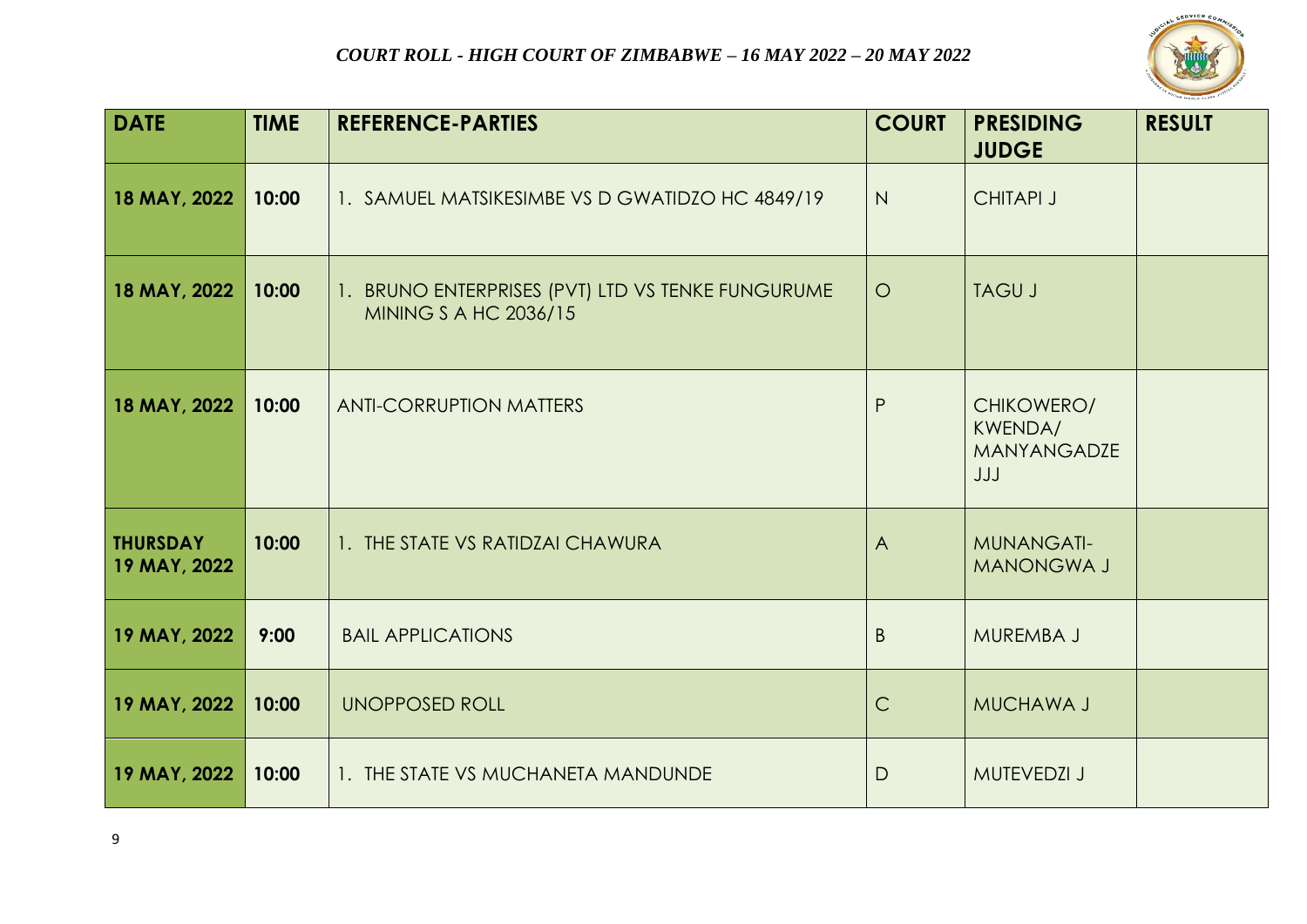

| <b>DATE</b>  | <b>TIME</b> | <b>REFERENCE-PARTIES</b>                                                                                                                               | <b>COURT</b> | <b>PRESIDING</b><br><b>JUDGE</b> | <b>RESULT</b> |
|--------------|-------------|--------------------------------------------------------------------------------------------------------------------------------------------------------|--------------|----------------------------------|---------------|
| 19 MAY, 2022 | 10:00       | 1. TRIMIANT INVESTMENTS VS TBIC INVESTMENTS HC<br>8497/18                                                                                              | E.           | <b>CHITAPI J</b>                 |               |
| 19 MAY, 2022 | 10:00       | 1. LEONARD KAREMBA VS THE SECRETARY OF MININSTRY<br>OF LANDS & 3 ORS HC 4768/21<br>2. CARTVILLE VS INSURANCE COMPANY OF ZIMBABWE &<br>3 ORS HC 5111/21 | F.           | <b>BACHI-MZAWAZI</b>             |               |
| 19 MAY, 2022 | 10:00       | 1. STANELY MAPEDZA & ANOR VS BAROCHIT PROPERTY<br>DEVELOPERS & ORS HC 6522/21                                                                          |              | <b>KATIYO J</b>                  |               |
| 19 MAY, 2022 | 10:00       | 1. THE STATE VS PARADZAI PARAFINI                                                                                                                      | $\cdot$      | <b>MUNGWARI J</b>                |               |
| 19 MAY, 2022 | 10:00       | 1. MONACHROME (PRIVATE) LIMITED VS KEHRAI<br><b>INVESTMENTS</b>                                                                                        | K            | <b>CHINAMORA J</b>               |               |
| 19 MAY, 2022 | 10:00       | 1. GEORGE RIVA & ANOR VS WILLOUGHBYS INVESTMENTS   L<br>& 2 ORS HC 6151/19                                                                             |              | <b>MUSITHU J</b>                 |               |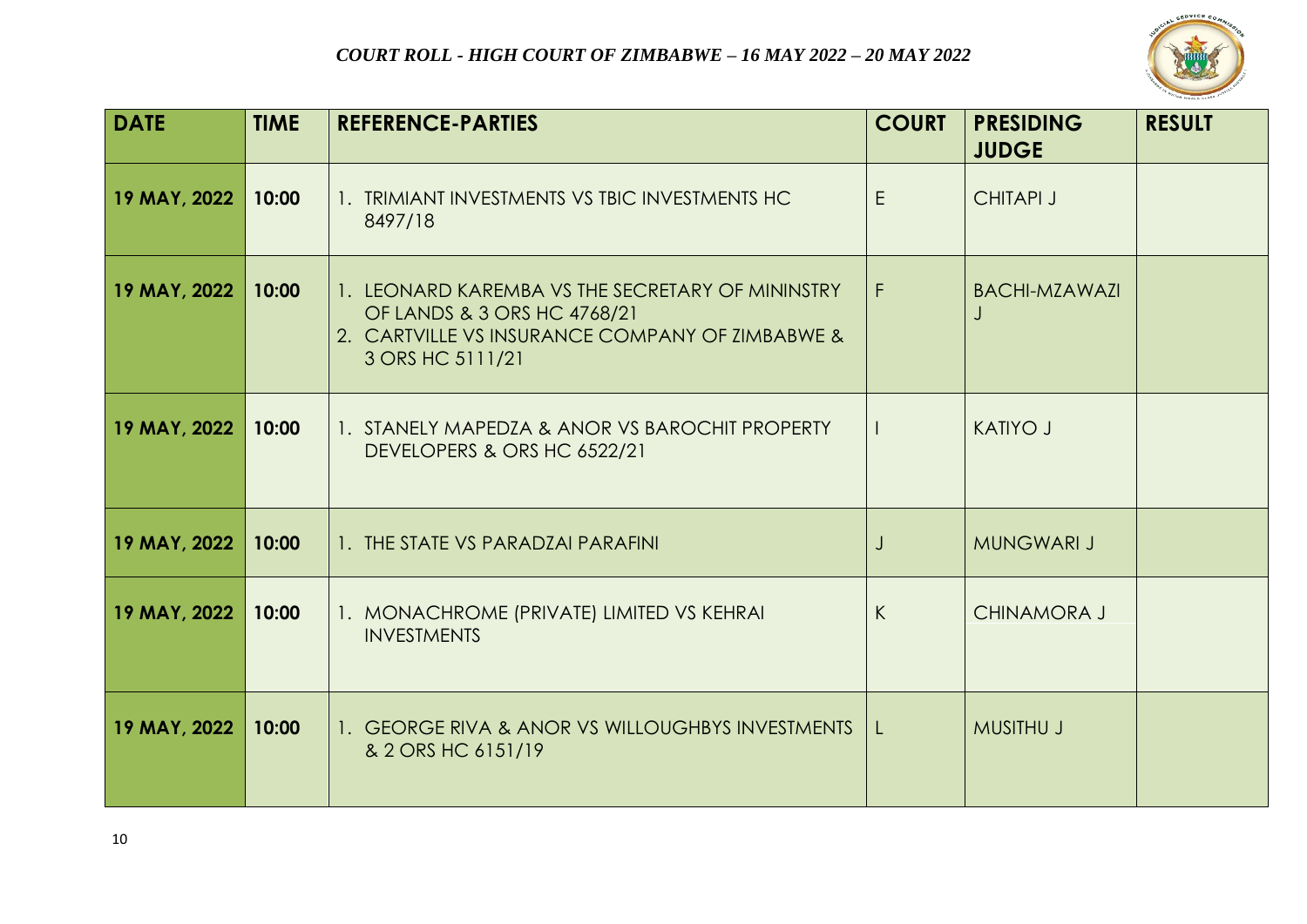

| <b>DATE</b>  | <b>TIME</b> | <b>REFERENCE-PARTIES</b>                                                                                                                                                                                                                                                                                                                 | <b>COURT</b> | <b>PRESIDING</b><br><b>JUDGE</b> | <b>RESULT</b> |
|--------------|-------------|------------------------------------------------------------------------------------------------------------------------------------------------------------------------------------------------------------------------------------------------------------------------------------------------------------------------------------------|--------------|----------------------------------|---------------|
| 19 MAY, 2022 | 10:00       | 1. ZISCO PENSION FUND VS C.C.MATAMBO & 425 ORS HC   M<br>1571/21<br>2. HANNAH MANYAU VS TSOPANO INVESTMENTS (PVT)<br>LTD & ANOR HC 7669/20                                                                                                                                                                                               |              | DEME J                           |               |
| 19 MAY, 2022 | 10:00       | 1. GABRIEL MANDOMBO & ANOR VS W KATSA & 2 ORS<br>CIV 'A' 159/19<br>2. DOUGLAS VHURUMUNDA VS OFFICER-IN-CHARGE<br>TRAFFIC - CHEGUTU CIV 'A' 254/20<br>3. SYDNEY MAZAMBARA VS MAKONI MONICA CIV 'A'<br>158/21<br>4. ESNATH ZEFENIA VS ANDERSON SENGENDAVA CIV 'A'<br>242/21<br>5. ELEGANCE MOTORS (PVT) LTD VS EDMORE<br>SAKAROMBE & 3 ORS | N            | <b>TSANGA/</b><br>MAXWELL JJ     |               |
| 19 MAY, 2022 | 10:00       | 1. BRUNO ENTERPRISES (PVT) LTD VS TENKE FUNGURUME<br>MINING S A HC 2036/15<br>2. ZHANG ZISHON VS TAURAYI C SHANGE HC 6476/21                                                                                                                                                                                                             | $\circ$      | <b>TAGU J</b>                    |               |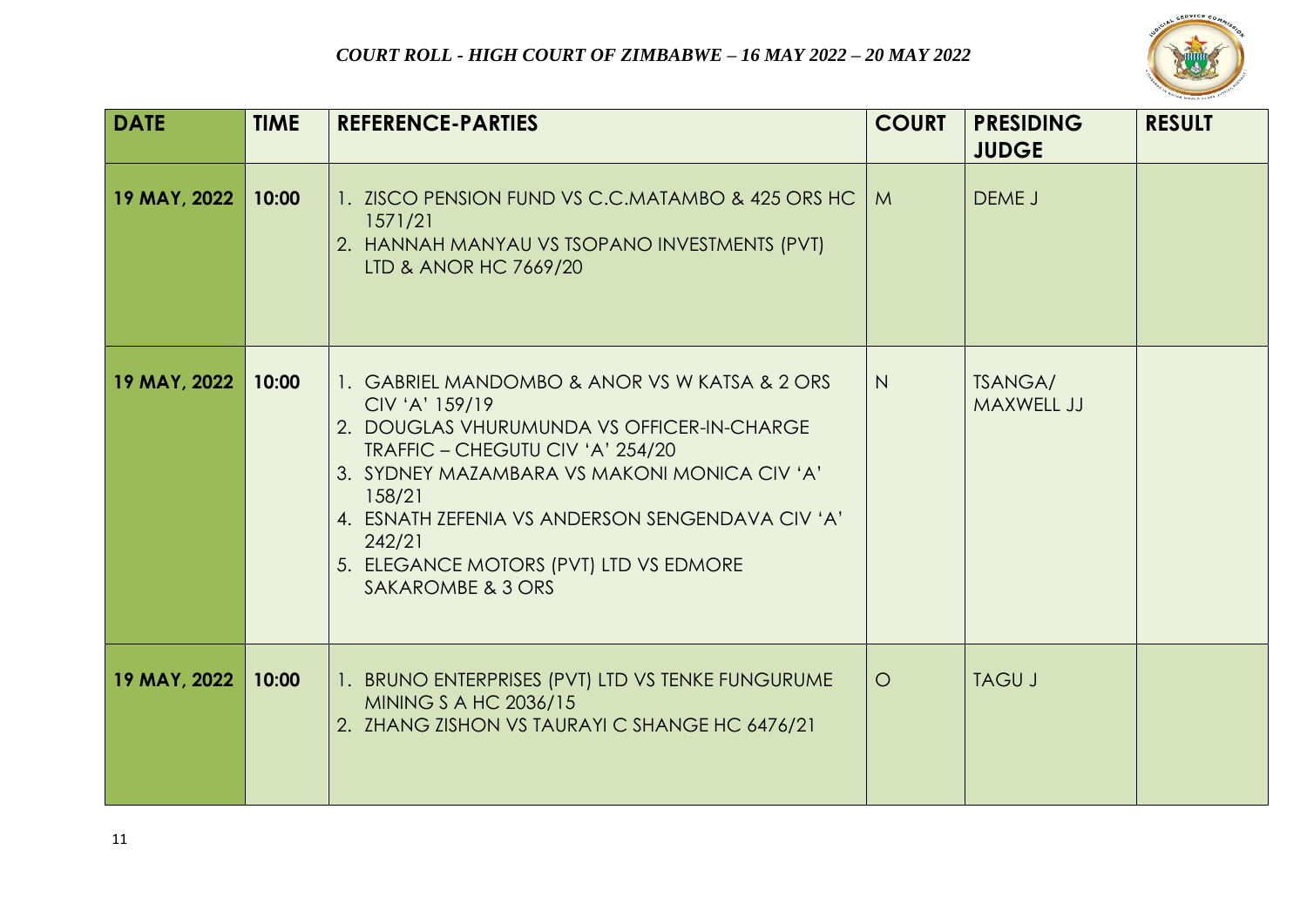

| <b>DATE</b>                   | <b>TIME</b> | <b>REFERENCE-PARTIES</b>                                                | <b>COURT</b>   | <b>PRESIDING</b><br><b>JUDGE</b>                   | <b>RESULT</b> |
|-------------------------------|-------------|-------------------------------------------------------------------------|----------------|----------------------------------------------------|---------------|
| 19 MAY, 2022                  | 10:00       | <b>ANTI-CORRUPTION MATTERS</b>                                          | P              | CHIKOWERO/<br>KWENDA/<br><b>MANYANGADZE</b><br>JJJ |               |
| <b>FRIDAY</b><br>20 MAY, 2022 | 10:00       | 1. THE STATE VS RATIDZAI CHAWURA                                        | $\overline{A}$ | <b>MUNANGATI-</b><br>MANONGWA J                    |               |
| 20 MAY, 2022                  | 9:00        | <b>BAIL APPLICATIONS</b>                                                | $\mathsf{B}$   | MUREMBAI J                                         |               |
| 20 MAY, 2022                  |             | <b>FREE</b>                                                             | $\mathsf{C}$   |                                                    |               |
| 20 MAY, 2022                  | 10:00       | 1. THE STATE VS MUCHANETA MANDUNDE<br>2. THE STATE VS LEARNMORE MICHAEL | D              | <b>MUTEVEDZI J</b>                                 |               |
| 20 MAY, 2022                  |             | <b>FREE</b>                                                             | E              |                                                    |               |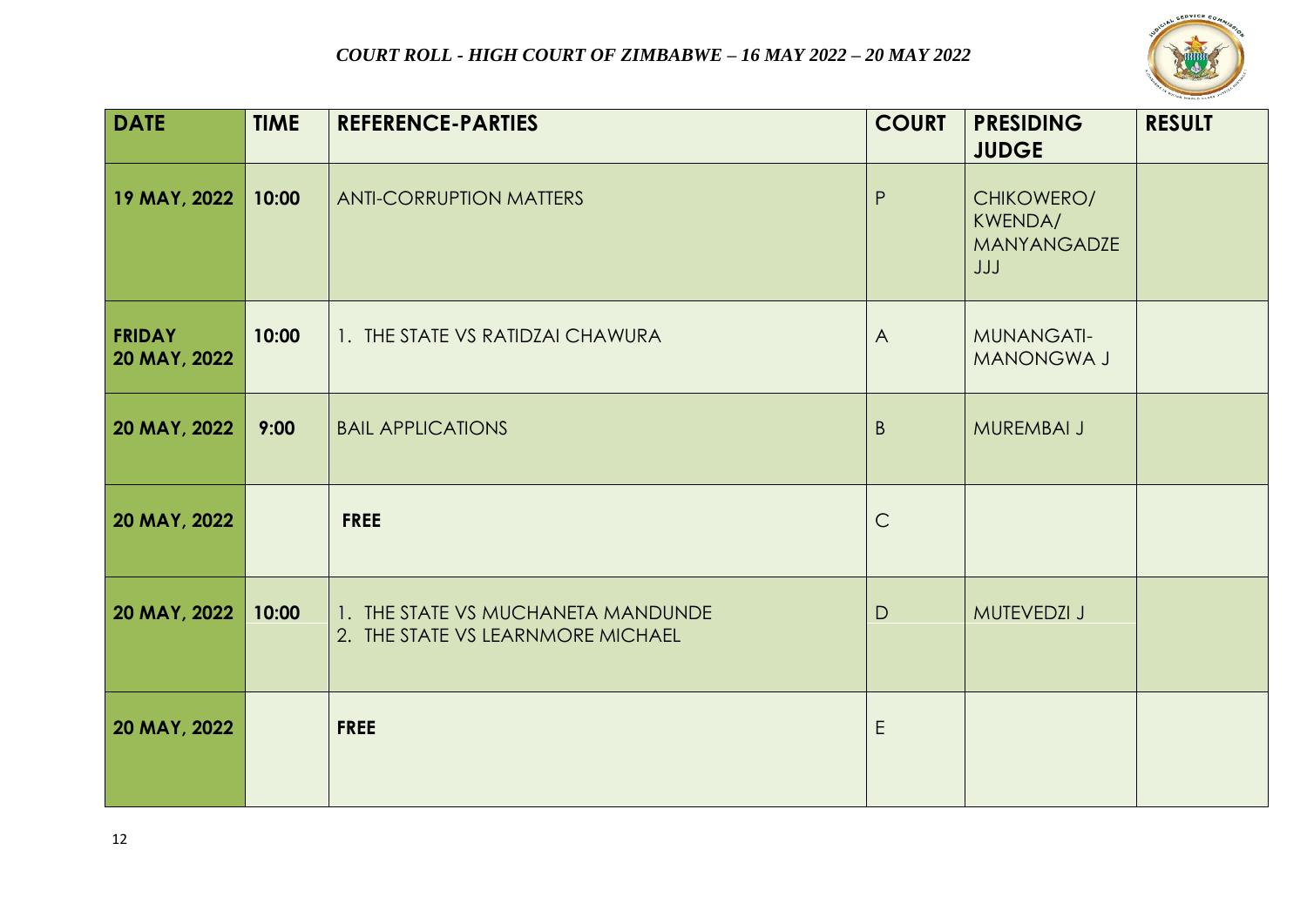

| <b>DATE</b>  | <b>TIME</b> | <b>REFERENCE-PARTIES</b>                                                                                                                                                                                                           | <b>COURT</b> | <b>PRESIDING</b><br><b>JUDGE</b> | <b>RESULT</b> |
|--------------|-------------|------------------------------------------------------------------------------------------------------------------------------------------------------------------------------------------------------------------------------------|--------------|----------------------------------|---------------|
| 20 MAY, 2022 |             | <b>FREE</b>                                                                                                                                                                                                                        | F            |                                  |               |
| 20 MAY, 2022 |             | <b>FREE</b>                                                                                                                                                                                                                        |              |                                  |               |
| 20 MAY, 2022 | 10:00       | 1. THE STATE VS PARADZAI PARAFINI                                                                                                                                                                                                  | J            | <b>MUNGWARI J</b>                |               |
| 20 MAY, 2022 | 10:00       | 1. LEEROY C WORTH VS CECIL KACHIRI HC 6229/18                                                                                                                                                                                      | K            | <b>CHINAMORA J</b>               |               |
| 20 MAY, 2022 | 10:00       | 1. ROSEBUD TARUVINGA GWATA VS RYANA CHIVASHE<br>MUTSERENE HC 5888/21<br>2. MOSES FENYERE VS OLIVER MASOMERA HC 3225/21<br>3. PINPER GROUP OF SCHOOLS (PVT) LTD VS ZIMBABWE<br>AMALGAMATED HOUSING ASSOCIATION & ANOR HC<br>3658/21 | $\lfloor$    | <b>MUSITUHU J</b>                |               |